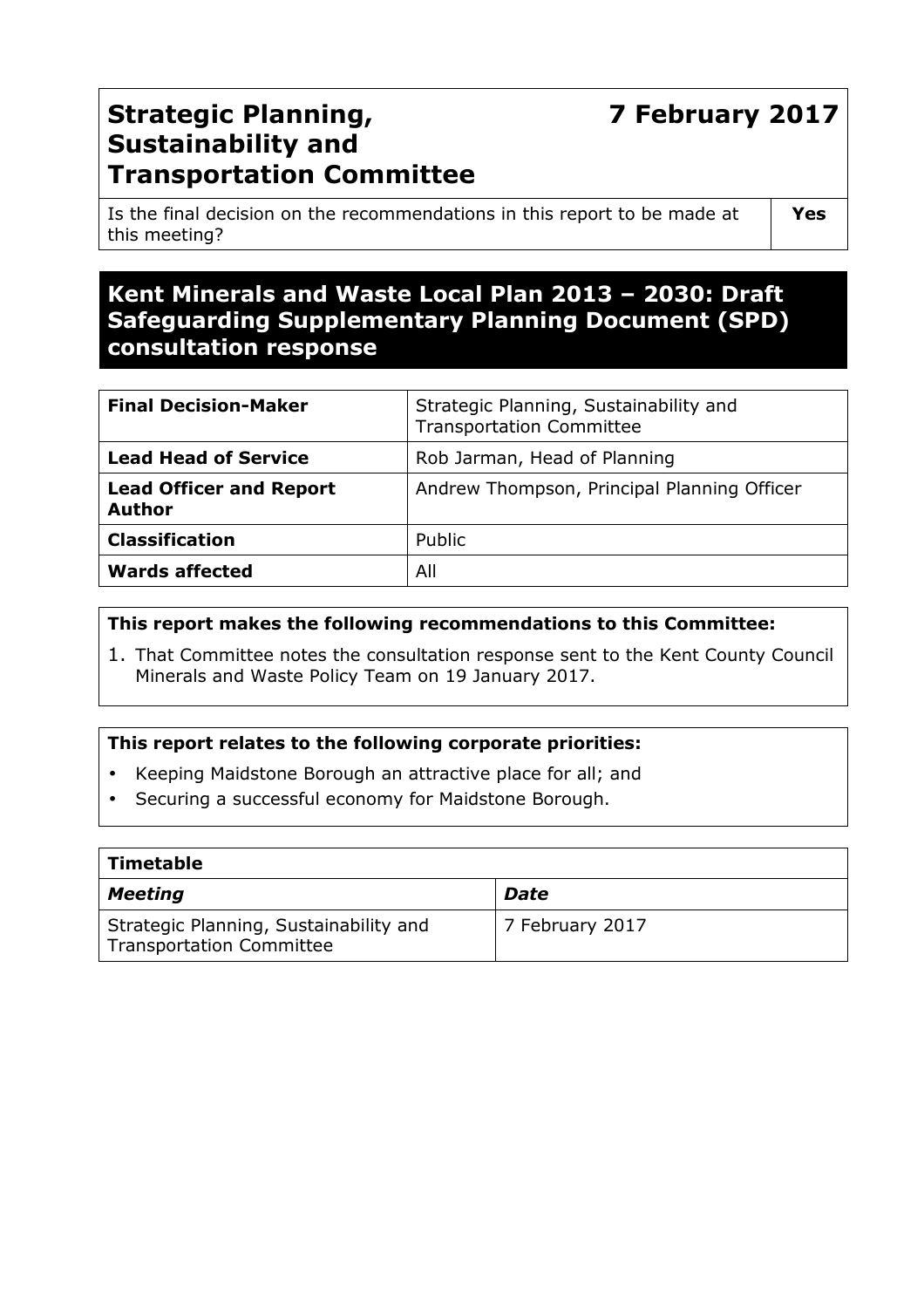# **Kent Minerals and Waste Local Plan 2013 – 2030: Draft Safeguarding Supplementary Planning Document (SPD) consultation response**

# **1. PURPOSE OF REPORT AND EXECUTIVE SUMMARY**

- 1.1 Kent County Council, in its capacity as Minerals and Waste Planning Authority, undertook consultation on its draft Safeguarding Supplementary Planning Document (SPD) and draft Statement of Community Involvement (SCI) during December and January.
- 1.2 A response (Appendix A) was submitted to the Minerals and Waste Policy Team on 19 January which is generally supportive of the draft SCI and provides a small number of comments on the draft SPD. The response highlights the need for further clarification regarding the approach to assessing the mineral safeguarding implications of proposed development allocations in emerging Borough or District Local Plans, and advocates that this process should be undertaken at a strategic level, so as to minimise the cost and time implications for authorities producing Local Plans.
- 1.3 This Committee is recommended to note the content of the response.

# **2. INTRODUCTION AND BACKGROUND**

- 2.1 Kent County Council adopted the Kent Minerals and Waste Local Plan (KMWLP) 2013-2030 in July 2016. The KMWLP is therefore part of the "development plan" for Maidstone Borough. The KMWLP sets out a planning strategy for minerals and waste matters across the Kent County Council area, and introduces a number of strategic and development management policies for minerals and waste development proposals.
- 2.2 The KMWLP does not however allocate specific sites for new waste and minerals development, and the County Council will instead prepare specific "Sites Plans" – which are themselves Local Plans – to address this gap. The Minerals and Waste Policy Team has advised that work on these documents is due to commence this year.
- 2.3 One of the key elements of the KMWLP is a suite of policies which seek to "safeguard" minerals and waste infrastructure, in order to protect against development which may impair their operation, and designate "Mineral Safeguarding Areas" within which relevant planning applications for nonmineral development must demonstrate that mineral deposits potentially located within these areas are not needlessly sterilised by non-mineral development.
- 2.4 For Maidstone Borough, six different mineral typologies are identified within these Mineral Safeguarding Areas, including Kentish Ragstone, Industrial Sands, Building Sands, Sharp Sands, Gravel Aggregates and Building Stone.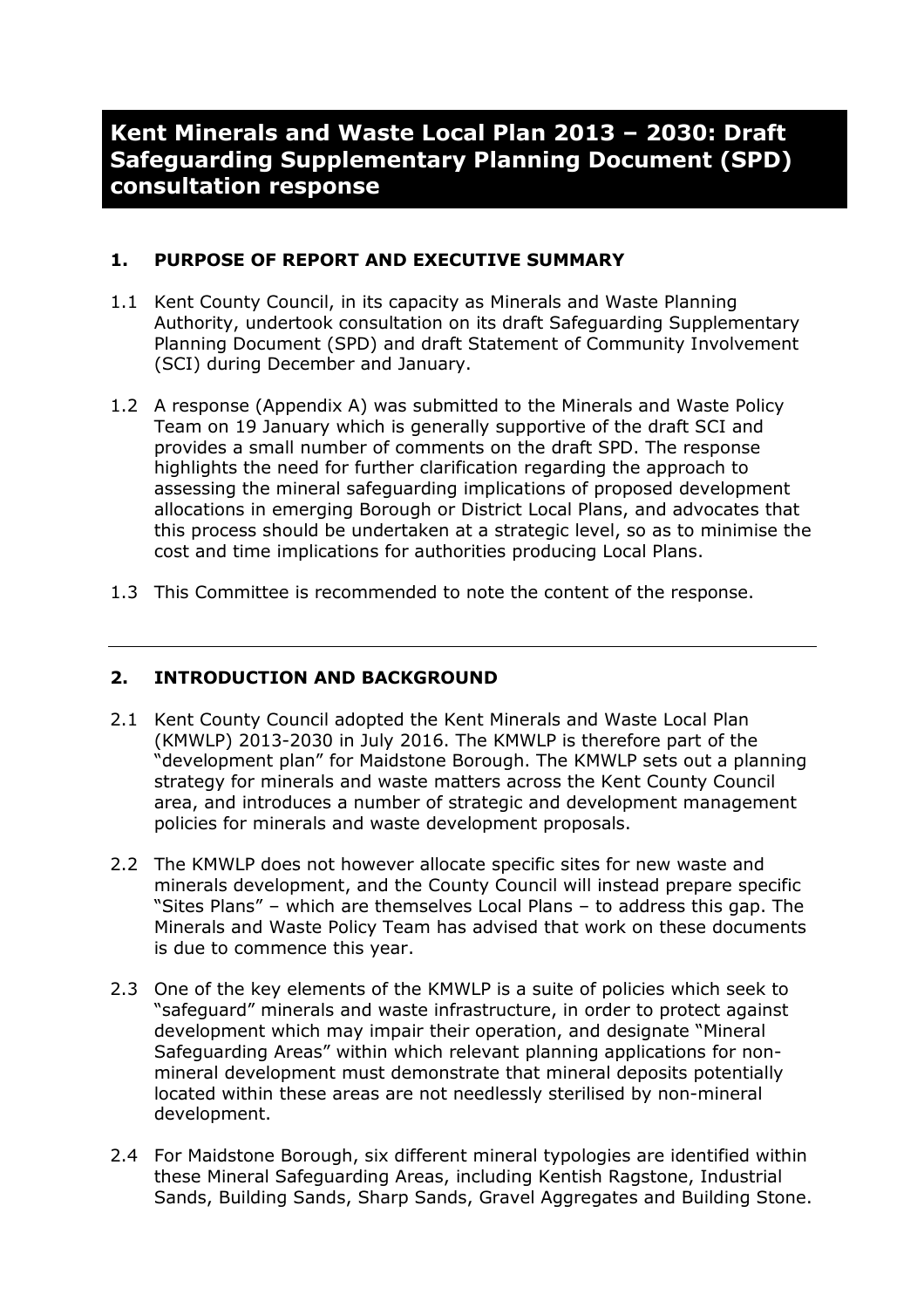The extent of these Mineral Safeguarding Areas is identified in the KMWLP (extract at Appendix B), and is based on information held by the British Geological Survey. It is understood that the County Council will review the geography of these areas at least every five years.

- 2.5 The KMWLP does not however set out a clear process by which Local Planning Authorities preparing Local Plans are to assess the mineral safeguarding implications of proposed development allocations, and this issue has been subject to debate at the examination of the Maidstone Borough Local Plan.
- 2.6 During the examination, the County Council provided further information in respect of the minerals within Maidstone Borough which sets out the Minerals Planning Authority's analysis of the potential for Local Plan allocations to lead to the unnecessary sterilisation of mineral resources. For Ragstone, the analysis demonstrates that there is currently a landbank of some 61 years of supply, comfortably beyond the KMWLP plan period, and for Industrial Sands, the analysis concludes that the mineral has no modern day industrial application.
- 2.7 During the Local Plan examination therefore, Council officers have argued that allocations located within these two Mineral Safeguarding Areas should not be required to undertake "Minerals Assessments", which would assess the potential viability and practicality of mineral extraction taking place prior to/alongside development, at planning application stage. Although the County Council considers that future allocations should still be subject to this assessment, notwithstanding their analysis, officers are not proposing this modification for allocations within the ragstone and industrial sands Mineral Safeguarding Areas.
- 2.8 For the remaining Mineral Safeguarding Areas however, the analysis is less conclusive, and a more precautionary approach has been agreed with the County Council to require Minerals Assessments to be undertaken for future applications on allocated sites in these areas. These "proposed changes" will form part of the schedule of "main modifications" which will be subject to consultation in due course.
- 2.9 Given the need for clear guidance to support the implementation of the safeguarding policies more generally, the County Council has prepared a draft Supplementary Planning Document (SPD) which sets out the detailed information requirements for Minerals Assessments, in the case of Minerals Safeguarding Areas, and Minerals and Waste Infrastructure Assessments, in the case of infrastructure. The draft SPD was subject to consultation during December and January.
- 2.10 Officers in the Spatial Policy Team have considered the draft SPD and are generally supportive, however it remains the case that there is some uncertainty on the specific process by which the minerals safeguarding implications of allocations in emerging Local Plans are to be assessed. On the one hand the SPD suggests that Local Planning Authorities should undertake Minerals Assessments for all proposed allocations in emerging Local Plans, but on the other hand it indicates that these will only be required where certain exemptions (such as whether the mineral is of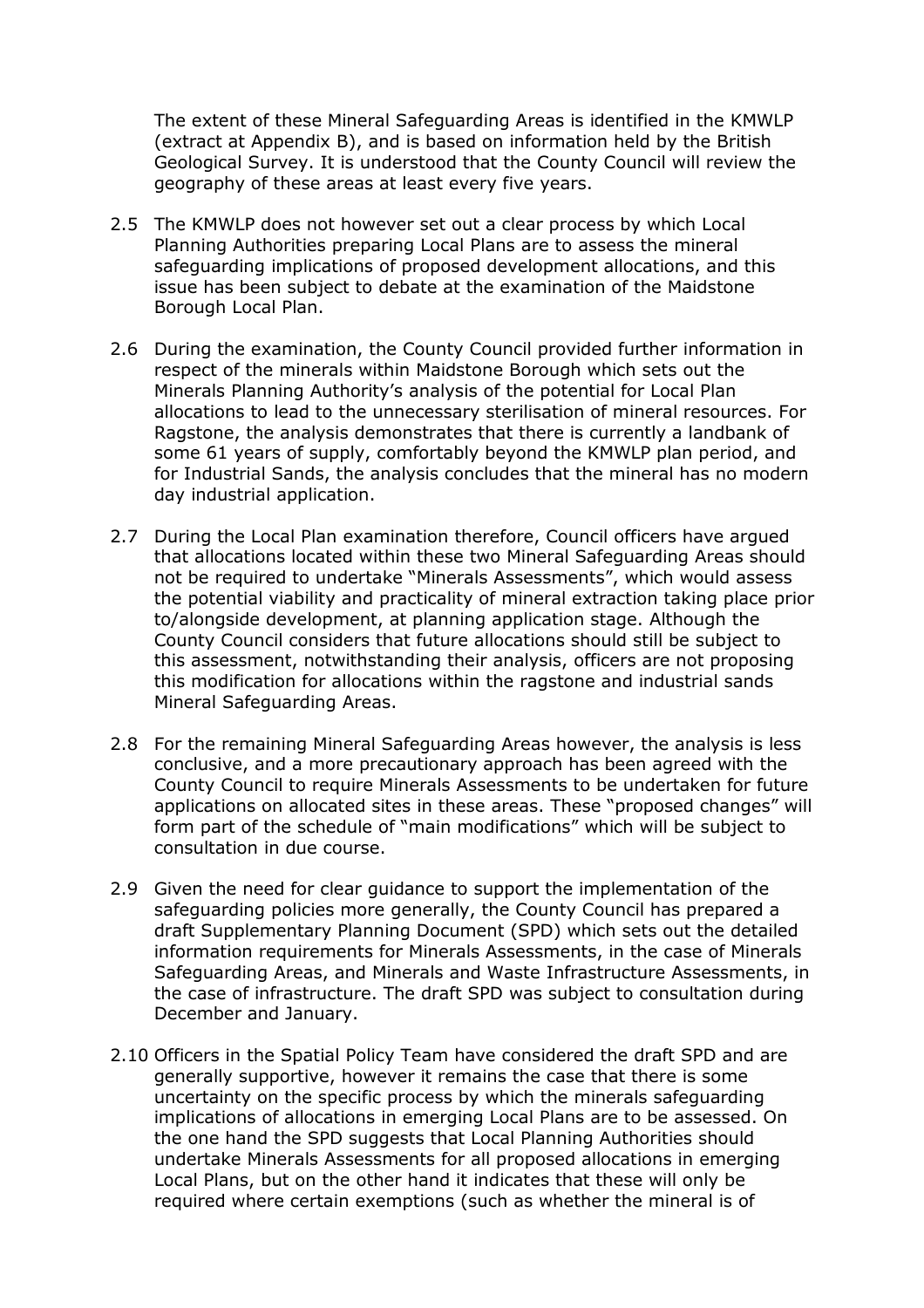economic value, or can be extracted without adversely affecting the delivery of non-mineral development) do not apply.

- 2.11 The response sent to the Minerals and Waste Policy Team therefore seeks further clarification on the nature of the information required to address mineral safeguarding issues during the preparation of Local Plans, and advocates that this should be pitched at a strategic level so as to avoid a potentially disproportionate requirement for Local Planning Authorities to undertake detailed Minerals Assessments for each site being considered for a development allocation which is located within a Mineral Safeguarding Area.
- 2.12 In respect of safeguarded minerals and waste infrastructure, the draft SPD sets out that the County Council should be consulted on any relevant proposals (located up to 250m from the facility) which may impair the operation of safeguarded infrastructure. To assist in the application of this policy, the response requests that the County Council provides the necessary GIS information to ensure that this requirement can be properly taken into account as part of the Borough's development management function.
- 2.13 Officers in the Spatial Policy Team have also considered the draft Statement of Community Involvement (SCI) which appears to set out an appropriate strategy for community involvement and this is reflected in the response.

#### **3. AVAILABLE OPTIONS**

3.1 There is only one option as this report is for noting only.

#### **4. PREFERRED OPTION AND REASONS FOR RECOMMENDATIONS**

4.1 That the response sent to the Minerals and Waste Policy Team on 19 January is noted.

#### **5. CONSULTATION RESULTS AND PREVIOUS COMMITTEE FEEDBACK**

5.1 The consultation response will now be considered by the County Council as it finalises the Safeguarding SPD for adoption.

#### **6. NEXT STEPS: COMMUNICATION AND IMPLEMENTATION OF THE DECISION**

6.1 This report is for noting only.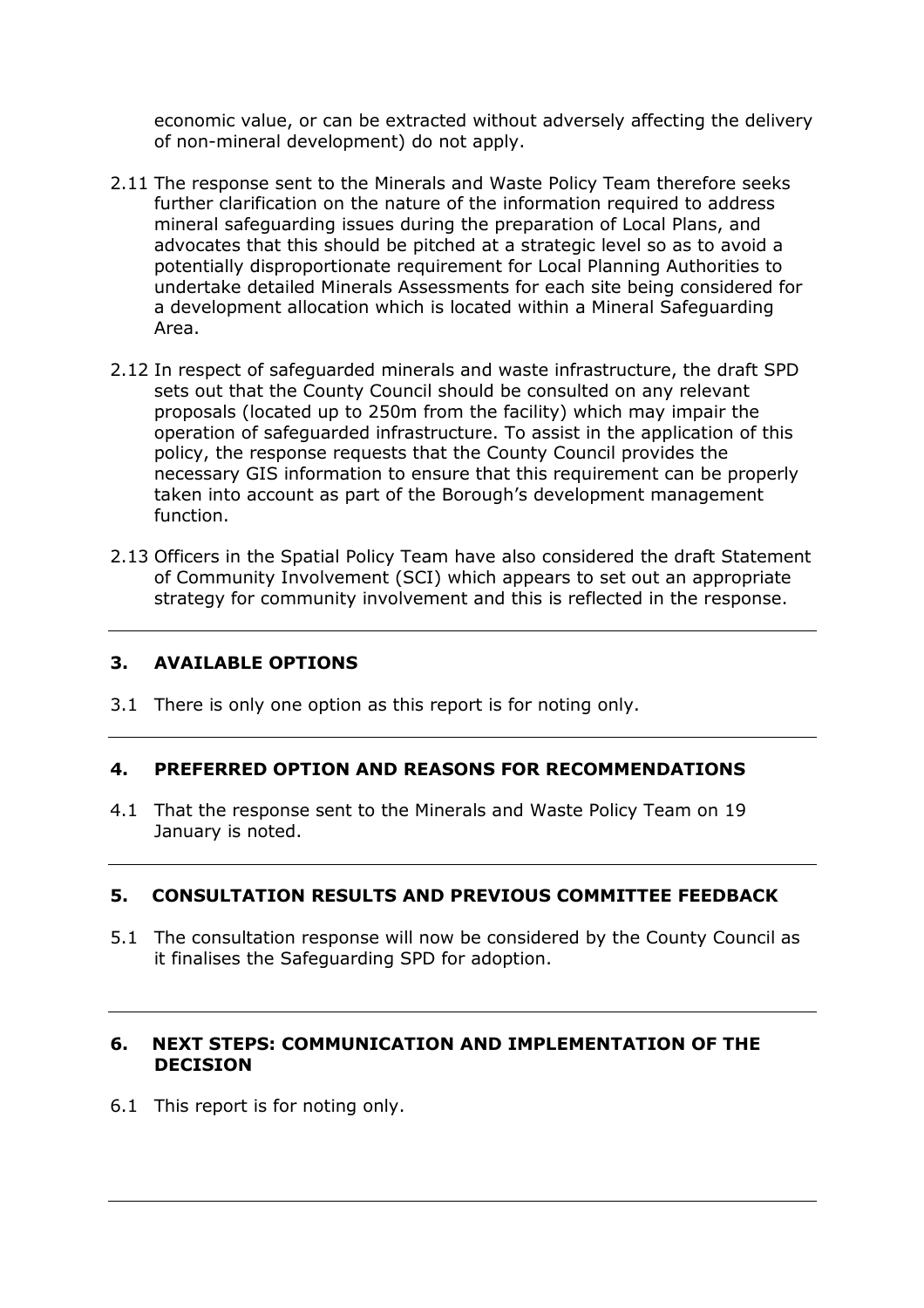# **7. CROSS-CUTTING ISSUES AND IMPLICATIONS**

| <b>Issue</b>                                           | <b>Implications</b>                                                                                                                                                                                | Sign-off                                        |
|--------------------------------------------------------|----------------------------------------------------------------------------------------------------------------------------------------------------------------------------------------------------|-------------------------------------------------|
| <b>Impact on Corporate</b><br><b>Priorities</b>        | This report has regard to<br>planning guidance proposals by<br>the Minerals and Waste<br>Planning Authority for Kent<br>which may impact on<br>sustainable development within<br>Maidstone Borough | Rob Jarman<br>(Head of<br>Planning)             |
| <b>Risk Management</b>                                 | The Council is complying with<br>the duty to co-operate with<br>Kent County Council, in its<br>capacity as Minerals and Waste<br><b>Planning Authority</b>                                         | Rob Jarman<br>(Head of<br>Planning)             |
| <b>Financial</b>                                       | No financial implications arising<br>from this report                                                                                                                                              | Section 151<br>Officer &<br><b>Finance Team</b> |
| <b>Staffing</b>                                        | No staffing implications. This<br>will be managed within existing<br>staffing resources.                                                                                                           | Rob Jarman<br>(Head of<br>Planning)             |
| Legal                                                  | Regulatory processes and<br>statutory requirements are<br>currently being followed in<br>respect of this matter.                                                                                   | Legal Team                                      |
| <b>Equality Impact Needs</b><br><b>Assessment</b>      | The consultation proposals do<br>not raise any equality concerns                                                                                                                                   | Policy &<br>Information<br>Manager              |
| <b>Environmental/Sustainable</b><br><b>Development</b> | Regulatory processes in respect<br>of this matter have been<br>followed                                                                                                                            | Rob Jarman<br>(Head of<br>Planning)             |
| <b>Community Safety</b>                                | No implications.                                                                                                                                                                                   | Rob Jarman<br>(Head of<br>Planning)             |
| <b>Human Rights Act</b>                                | The consultation proposals do<br>not raise any human rights<br>concerns                                                                                                                            | Rob Jarman<br>(Head of<br>Planning)             |
| <b>Procurement</b>                                     | No implications.                                                                                                                                                                                   | Rob Jarman<br>(Head of<br>Planning)             |
| <b>Asset Management</b>                                | No implications.                                                                                                                                                                                   | Rob Jarman<br>(Head of<br>Planning)             |